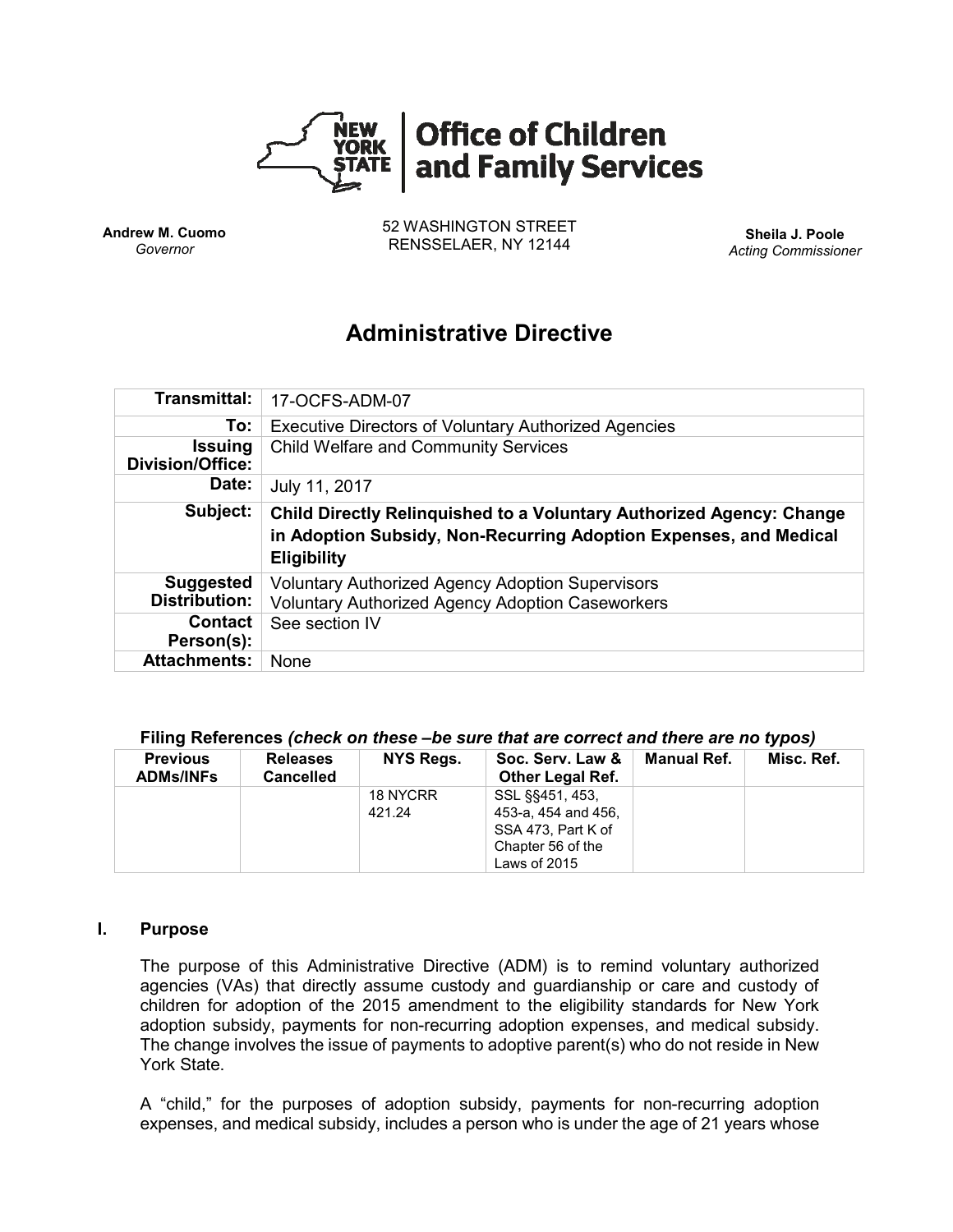guardianship and custody have been committed to a social services official or a voluntary authorized agency. It also includes certain other children where a social services official or a VA assumed care and custody of the child, and where all persons otherwise entitled to a notice of the child's adoption proceeding are deceased.<sup>1</sup>

# **II. Background**

In 1990, New York amended its adoption subsidy, payments for non-recurring adoption expenses, and medical subsidy statutes to authorize such payments for otherwise eligible hard-to-place or handicapped children where the VA directly assumed custody and guardianship or care and custody of the child. This was done because of guidance and directives from the federal Department of Health and Human Services (DHHS) establishing that for a state to have a compliant Title IV-E adoption assistance program, adoption assistance payments must be available to otherwise eligible children with special needs, even where the state does not have placement and care (guardianship/custody) responsibility. <sup>2</sup>

The amendment to New York law in 1990 did not reflect any limitations on the residence of the adoptive parent in regard to adoption cases where the child was relinquished directly to the custody and guardianship or care and custody of a VA.

Subsequent to the change in New York law referenced above, DHHS issued guidance on the subject of which state is financially responsible for Title IV-E adoption assistance and non-recurring adoption expense payments where neither the state nor other government agency, such as a local department of social services, has placement and care (guardianship/custody) responsibility for the child. DHHS stated in Section 8.2A.1 of the federal *Child Welfare Policy Manual:* 

"If the State agency has responsibility for placement and care of a child, that State is responsible for entering into the adoption assistance agreement and paying the title IV-E adoption subsidy, even if the child is placed in an adoptive home in another State. If the State agency does not have responsibility for placement and care, it is the adoptive parents' State of residence where the adoption assistance application should be made. In that event, the public welfare agency in the adoptive parents' State of residence is responsible for determining whether the child meets the definition of special needs, entering into the adoption assistance agreement and paying subsidy, consistent with the way public benefits are paid in other programs."

Part K of Chapter 56 of the Laws of 2015 amended section 456 of the Social Services Law (SSL) relating to a child who has been placed for adoption by a VA with guardianship and custody or care and custody of such child as set forth in section 451(1) of the SSL. The amendment stated in relation to payments for adoption subsidy pursuant to section 453 of the SSL, non-recurring adoption expenses pursuant to section 453-a of the SSL, or medical subsidy pursuant to section 454 of the SSL that:

 $\overline{a}$ 

<sup>&</sup>lt;sup>1</sup> Social Services Law  $$451(1)$ .

<sup>2</sup> *Child Welfare Policy Manual* section 8.2B.10.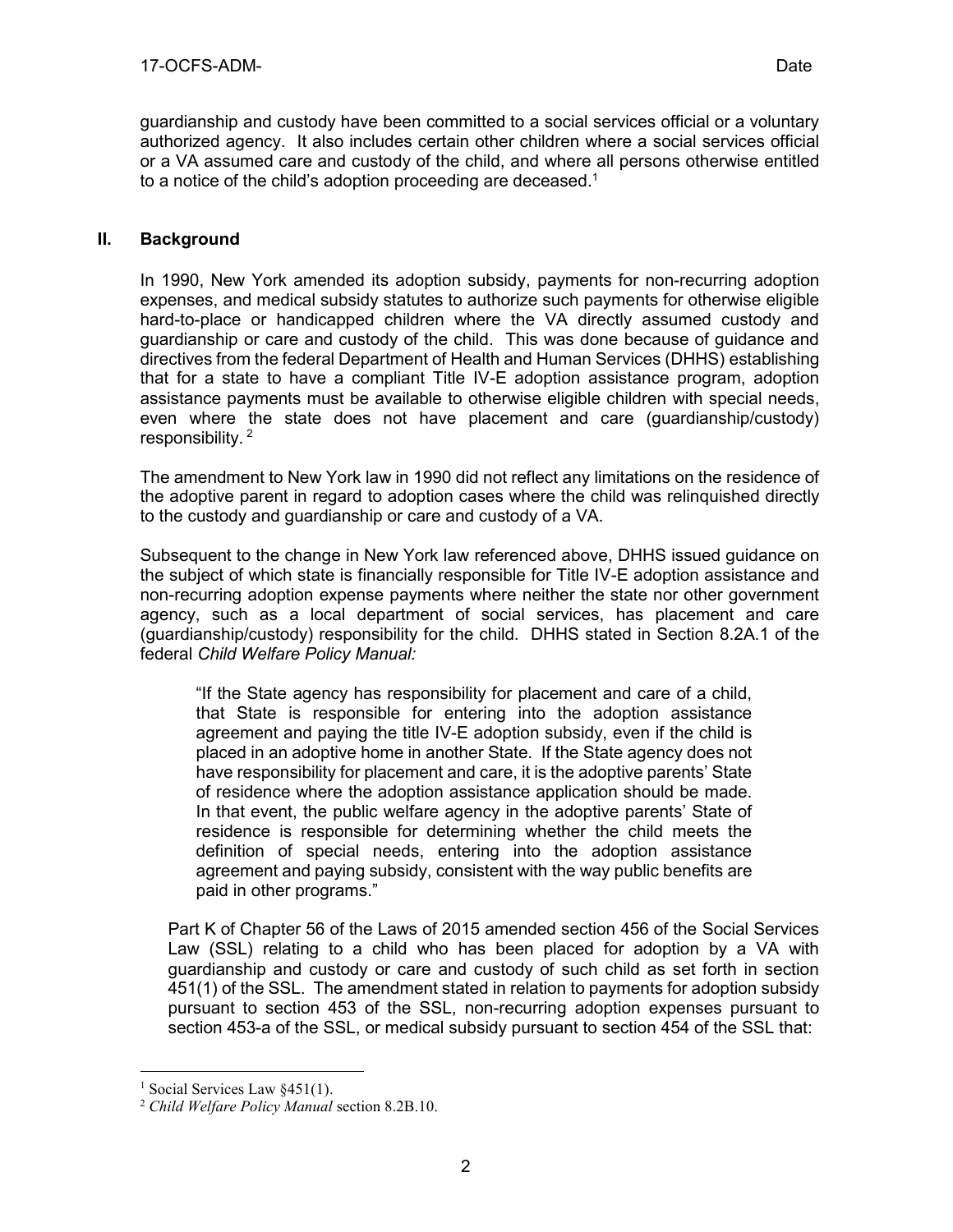"Notwithstanding any other provision of law to the contrary, the office of children and family services shall not enter into written agreements for, or issue, any such payments in instances where the person or persons applying for such payments reside outside of the state of New York at the time of the application for such payments is made."

# **III. Program Implications**

The consequence of the 2015 amendment to New York's adoption subsidy, payment for non-recurring adoption expenses, and medical subsidy programs is that the New York State Office of Children and Family Services (OCFS) may no longer enter into adoption subsidy agreements involving children placed directly in the custody and guardianship or care and custody of a VA where the adoptive parent(s) resides in another state at the time of the application for adoption subsidy, payment for non-recurring adoption expenses, or medical subsidy. If the child is eligible for Title IV-E adoption assistance or payment for non-recurring adoption expenses, consistent with the federal guidance noted above, the application for adoption subsidy or payment for non-recurring adoption expenses will have to be made to the state of residence of the adoptive parent(s).

OCFS will continue to enter into adoption subsidy agreements with otherwise eligible children relinquished directly to a VA where the adoptive parent(s) resides in New York at the time of the application for adoption subsidy, payments for non-recurring adoption expenses, or medical subsidy in conformance with both federal and state law.

The limitations set forth in this release do not apply to children in the custody and guardianship or care and custody of a local department of social services who are placed through a VA. They only apply to children in the direct custody and guardianship or care and custody of the VA, for example, where the VA accepts a surrender of custody and guardianship of the child directly from the child's parent.

This change in state law took effect on July 1, 2015, and only applies to applications for adoption subsidy, payment for non-recurring adoption expenses, or medical subsidy made to OCFS on or after July 1, 2015. It does not impact applications made to OCFS or adoption subsidy agreements entered into prior to July 1, 2015.

## **IV. Required Action**

In applicable cases, the VA must inform the adoptive parent(s) of this state law and the standards set forth in this release. In addition, in such cases, the VA must assist the adoptive parent(s) with application for adoption subsidy in their state of residence.

## **V. Contacts**

Questions concerning this release should be directed to the appropriate regional office, Division of Child Welfare and Community Services:

Buffalo Regional Office-Amanda Darling (716) 847-3145 [Amanda.Darling@ocfs.ny.gov](file:///C:/Users/TM8132/Desktop/CARA%20Documents/Amanda.Darling@ocfs.ny.gov)